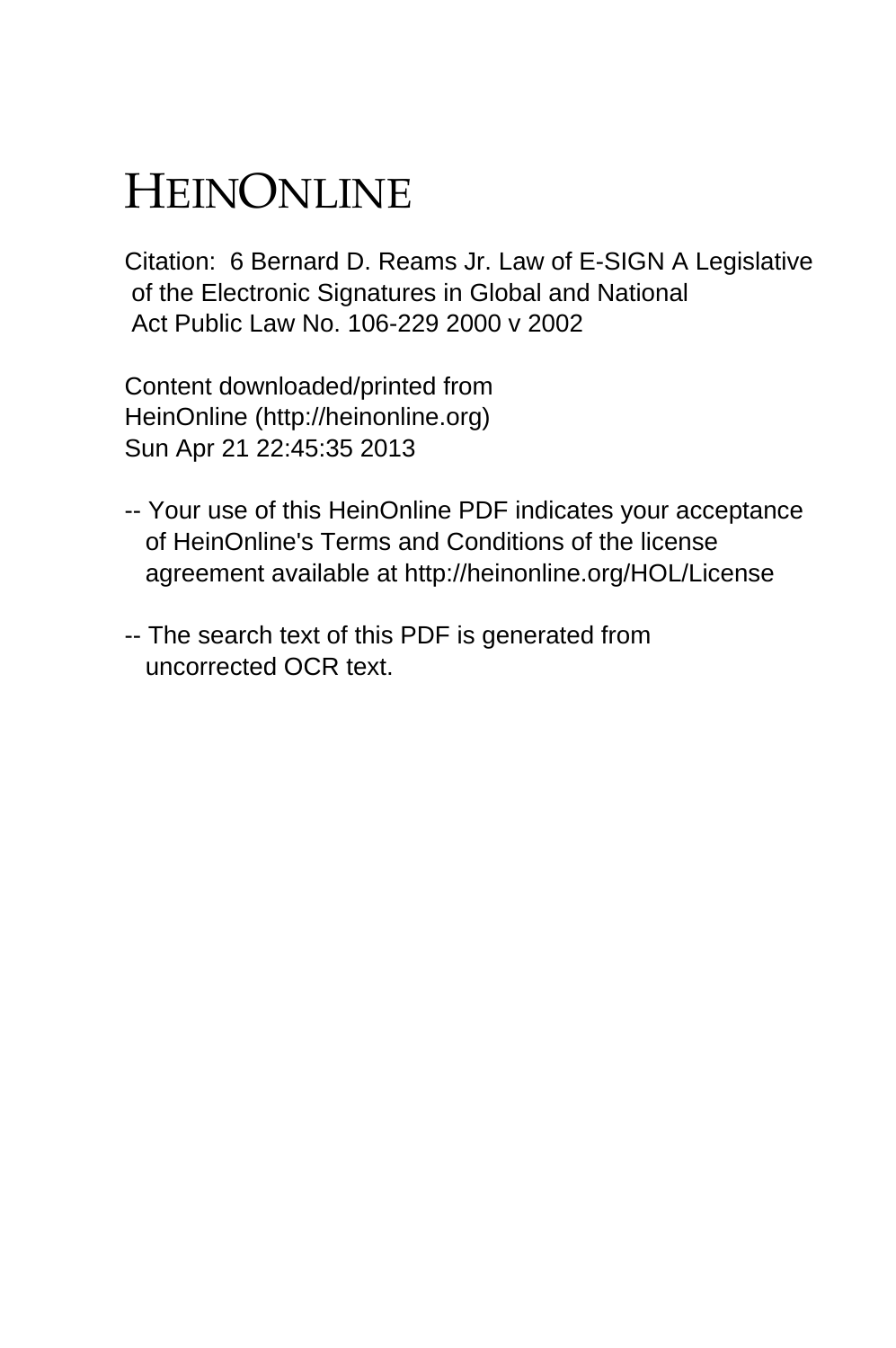#### **Table of Documents**

#### **Volume 6**

#### **VIII. BILLS** *(continued)*

#### **A. House Bills** *(continued)*

- 134. Medical Information Privacy and Security Act, H.R. **1057,** 106th Cong. (1999).
- 135. Networking and Information Technology Research and Development Act, H.R. 2086, 106th Cong. (1999).
- 136. Networking and Information Technology Research and Development Act, H.R. 2086, 106th Cong. (2000). [Report No. 106-472, Part I]
- 137. Networking and Information Technology Research and Development Act, H.R. 2086, 106th Cong. (2000). (Senate Version).
- 138. Computer Security Enhancement Act of 1999, H.R. 2413, 106th Cong. (1999).
- 139. Computer Security Enhancement Act of 2000, H.R. 2413, 106th Cong. (2000). [Report No. 106-876].
- 140. Computer Security Enhancement Act of 2000, H.R. 2413, 106th Cong. (2000).
- 141. Consumer Health and Research Technology (CHART) Protection Act, H.R. 2455, 106th Cong. (1999).
- 142. Encryption for the National Interest Act, H.R. 2616, 106th Cong. (1999).
- 143. Electronic Commerce Enhancement Act of 2000, H.R. 4429, 106th Cong. (2000). [Report No. 106-877]
- 144. Electronic Commerce Enhancement Act of 2000, H.R. 4429, 106th Cong. (2000). (Senate Version)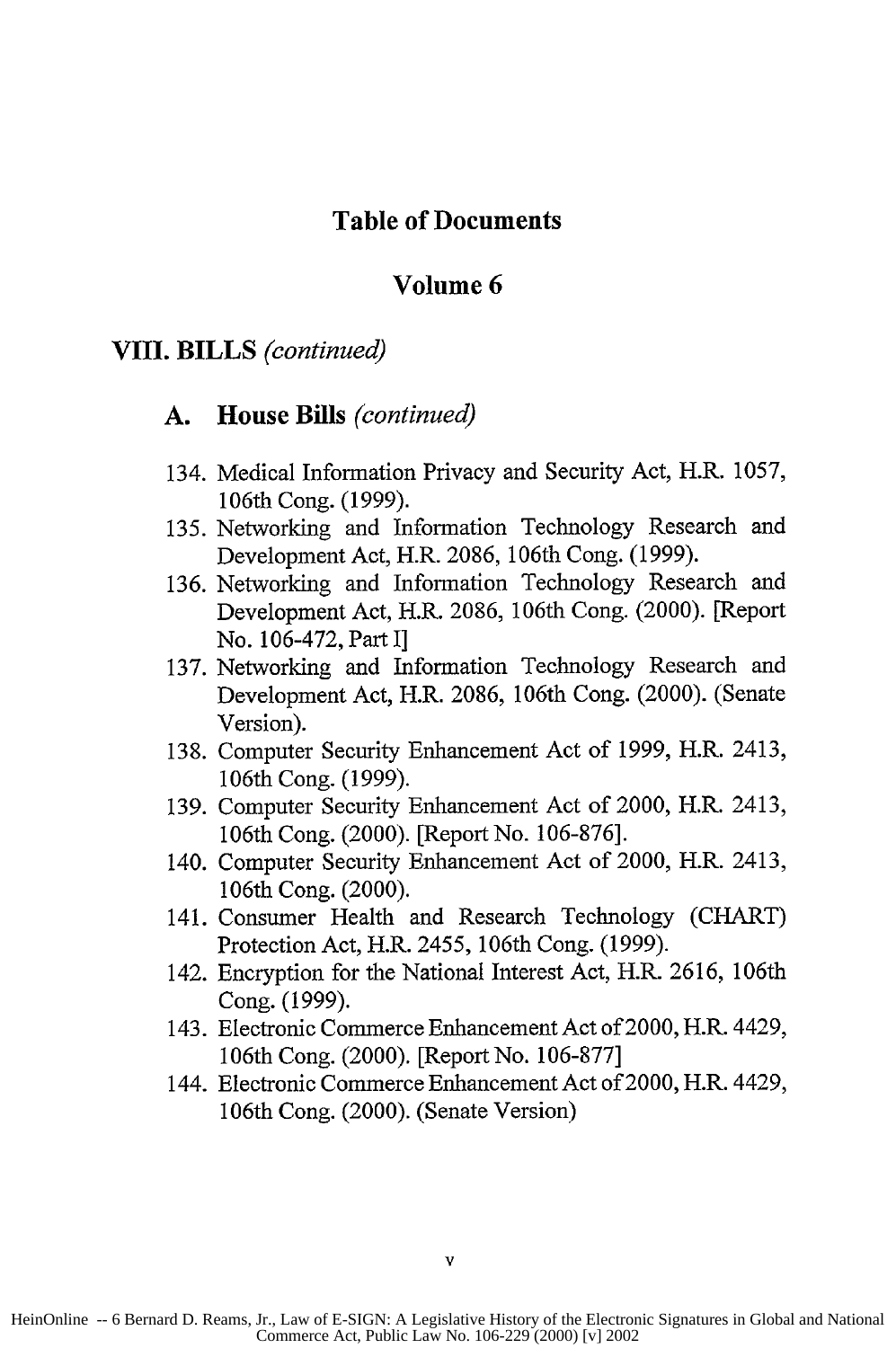### **B. Senate Bills**

- 145. Communications Act of 1934, **S.** Res. **652,** 104th Cong. **(1995).** (House of Representatives Version)
- 146. Industrial Espionage Act of **1996, S. 1556,** 104th Cong. **(1996).**
- 147. Encrypted Communications Privacy Act of **1996, S. 1587,** 104th Cong. **(1996).**
- 148. Promotion of Commerce On-Line in the Digital Era (Pro-**CODE)** Act of **1996, S. 1726,** 104th Cong. **(1996).**
- 149. Promotion of Commerce On-Line in the Digital Era (Pro-**CODE)** Act of **1997, S.** 377, 105th Cong. **(1997).**
- **150.** Encrypted Communications Privacy Act of **1997, S. 376,** 105th Cong. **(1997).**
- **151.** Secure Public Networks Act, **S. 909,** 105th Cong. **(1997)**
- **152.** Encryption Protects the Rights of Individuals from Violation and Abuse in Cyberspace (E-PRIVACY) Act, **S. 2067,** 105th Cong. **(1998).**
- **153.** Federal Benefit Verification and Integrity Act, **S. 2571,** 105th Cong. **(1998).**
- 154. Medical Information Privacy and Security Act, **S. 573,** 106th Cong. **(1999).**
- **155.** Promote Reliable On-Line Transactions to Encourage Commerce and Trade (PROTECT) Act of **1999, S.** 798, 106th Cong. **(1999).**
- **156.** Electronic Rights for the 21st Century Act, **S.** 854, 106th Cong. **(1999).**
- **157.** Internet Security Act of 2000, **S.** 2430, 106th Cong. (2000).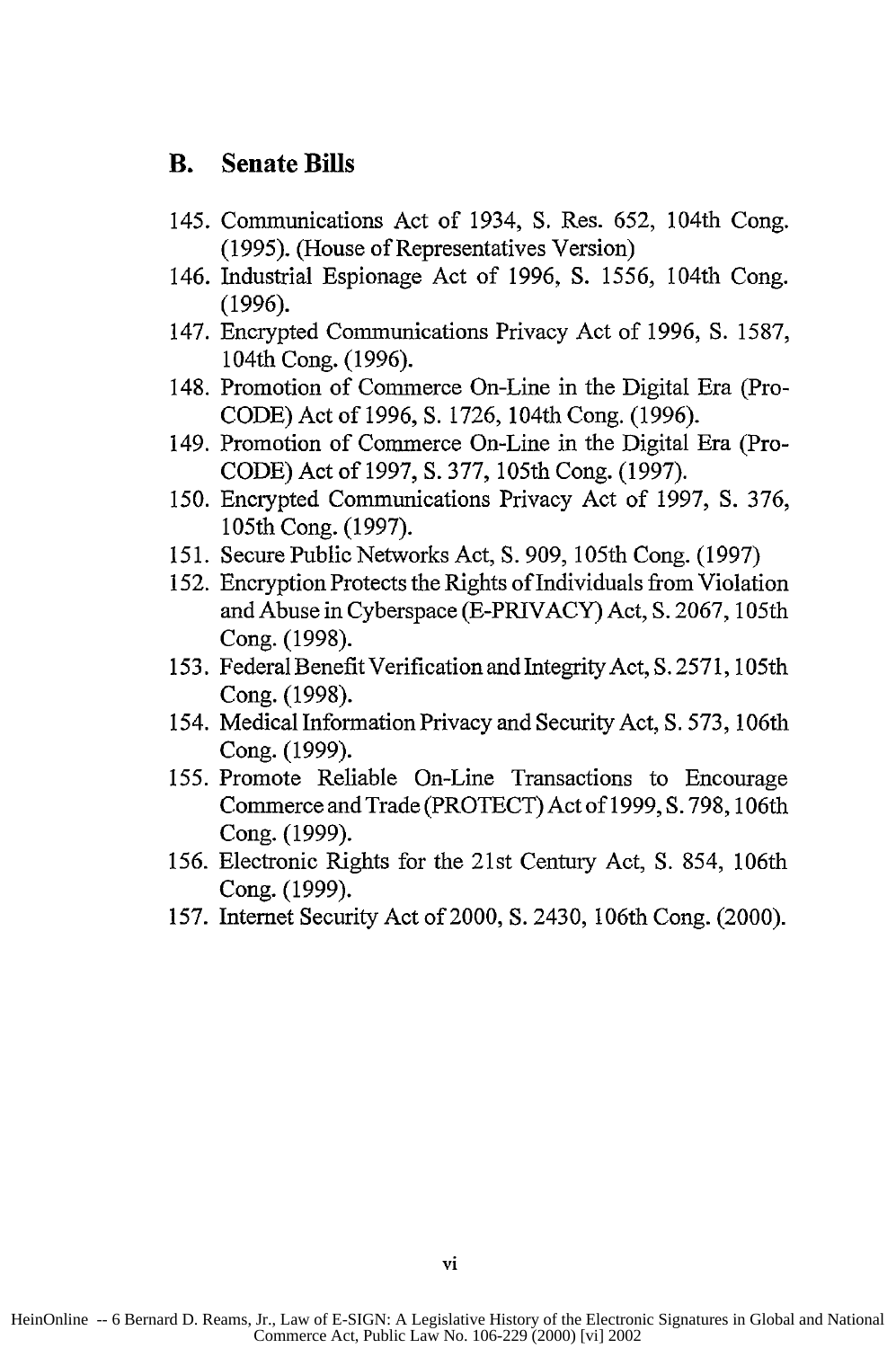## Document No. 134